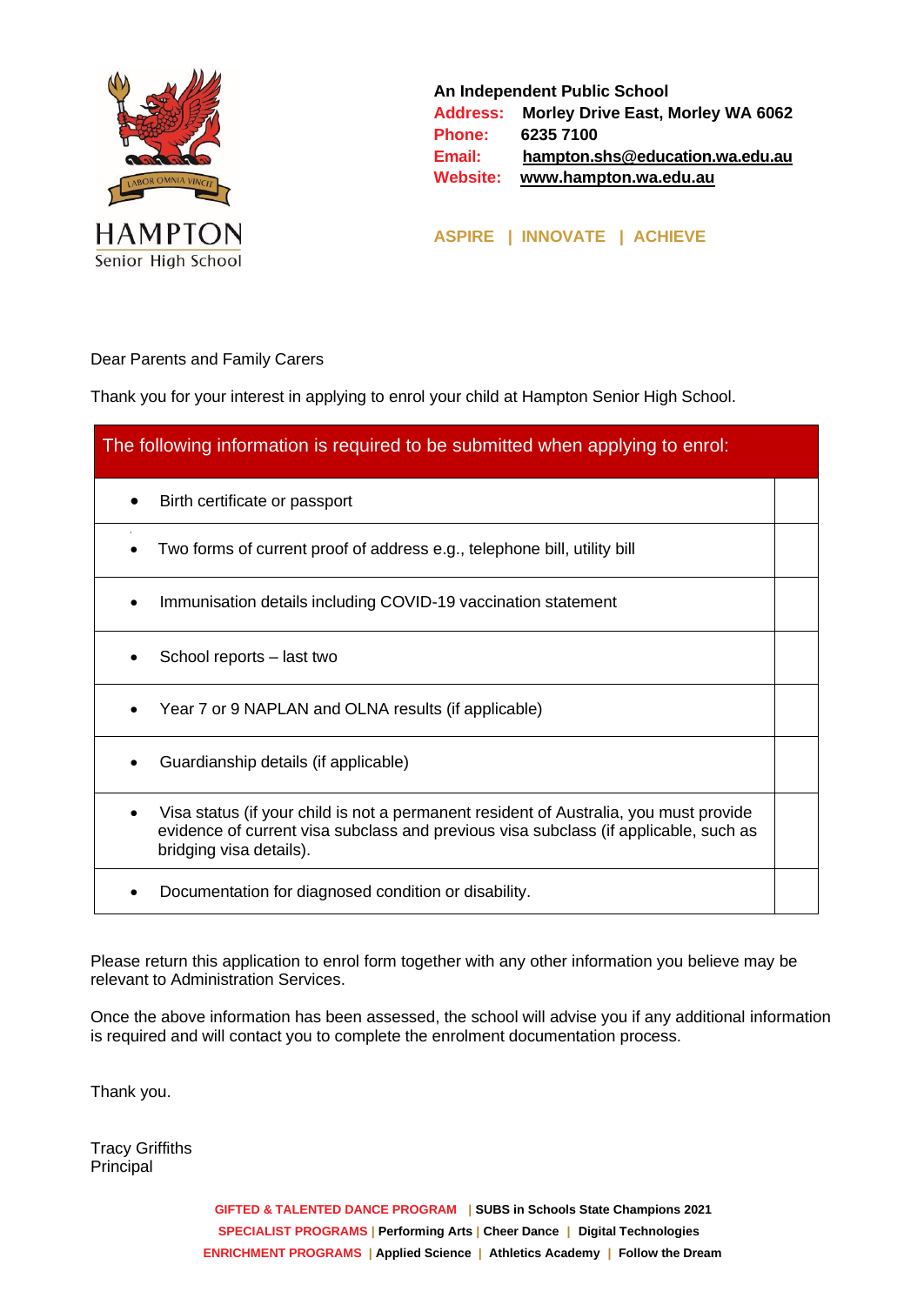

## **Application to Enrol**

## **Please complete a separate application for each child.**

This application can be submitted in person or online [here.](https://www.hampton.wa.edu.au/enrolments/) If you require any help to complete the application form please contact the Hampton Senior High School Administration staff for assistance.

Please note that submitting an application to enrol your child does not guarantee you will receive a place; we will notify you in writing of the outcome of your application.

| <b>School Name</b>                                        |                                   |                                     |           |               |  |
|-----------------------------------------------------------|-----------------------------------|-------------------------------------|-----------|---------------|--|
| <b>School Name</b>                                        | <b>Hampton Senior High School</b> |                                     |           |               |  |
| Personal Details (Please complete all details below)      |                                   |                                     |           |               |  |
| Child's Surname                                           |                                   |                                     |           |               |  |
| Legal Surname (if different)                              |                                   |                                     |           |               |  |
| <b>Given Names</b>                                        |                                   |                                     |           |               |  |
| Date of Birth (dd/mm/yy)                                  |                                   | Male<br>Gender                      | Female    | Not Specified |  |
| <b>Parent Surname</b>                                     |                                   |                                     |           |               |  |
| <b>Parent First Name</b>                                  |                                   | Mr<br><b>Title</b>                  | Ms<br>Mrs | Other         |  |
| <b>Residential Address</b><br>(must be completed)         |                                   |                                     |           |               |  |
|                                                           |                                   |                                     |           | Postcode      |  |
| Postal Address (if different<br>from residential address) |                                   |                                     |           |               |  |
|                                                           |                                   |                                     |           | Postcode      |  |
| <b>Telephone (Home)</b>                                   |                                   | Telephone (Work)<br>(If convenient) |           |               |  |
| Mobile Phone No.                                          |                                   | Email                               |           |               |  |
| Please state your relationship to this student            |                                   |                                     |           |               |  |
|                                                           |                                   |                                     |           |               |  |
|                                                           |                                   |                                     |           |               |  |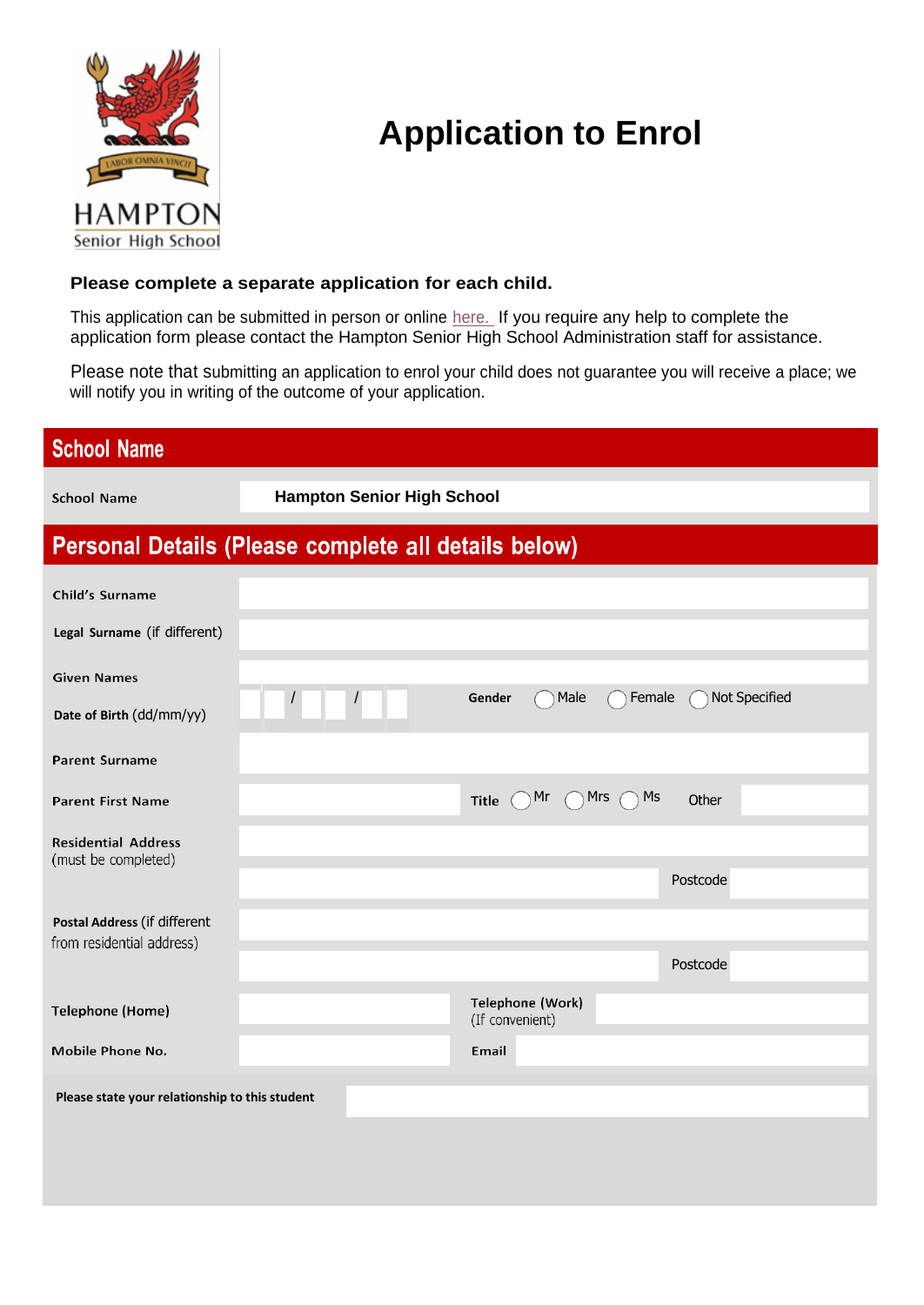| <b>Personal Details (Continued)</b>                                                                                                                                             |  |
|---------------------------------------------------------------------------------------------------------------------------------------------------------------------------------|--|
| Year Level enrolling in<br>Start date: Beginning of school year 2023<br><b>YES</b><br><b>NO</b>                                                                                 |  |
| $\prime$<br>If no, indicate start date                                                                                                                                          |  |
| Year level your child is currently enrolled in (e.g., Year 6)                                                                                                                   |  |
| Name of school at which your child is currently or was last enrolled                                                                                                            |  |
| Are there any Family Court Orders regarding the day to day or long-term care, welfare and development of your child?<br><b>NO</b><br>YES                                        |  |
| Does your child have an Australian Immunisation Register (AIR) Immunisation History Statement?                                                                                  |  |
| YES.<br><b>NO</b>                                                                                                                                                               |  |
| If your application is accepted, you will be asked to provide an Australian Immunisation Register (AIR) Immunisation History Statement that is<br>not more than two months old. |  |
| Are you applying to enrol your child in a specialist or enrichment program?<br><b>YES</b><br><b>NO</b>                                                                          |  |
| Name of program                                                                                                                                                                 |  |
| Will there be any brothers or sisters attending this school?<br>YES<br><b>NO</b>                                                                                                |  |
| Name/s and year levels                                                                                                                                                          |  |
|                                                                                                                                                                                 |  |
| Is your child currently under suspension from a school?<br><b>YES</b><br>NO                                                                                                     |  |
| If yes, name of school                                                                                                                                                          |  |
|                                                                                                                                                                                 |  |
| Is your child a temporary resident?<br><b>YES</b><br><b>NO</b><br>Date entered Australia if born overseas.                                                                      |  |
| Visa Sub Class No.<br>Visa expiry date                                                                                                                                          |  |
| Does your child have a health or medical condition, disability or additional needs?<br>$YES$ (<br><b>NO</b>                                                                     |  |
| This information will assist the principal in planning to provide the best educational program for your child. Please provide details:                                          |  |
|                                                                                                                                                                                 |  |
|                                                                                                                                                                                 |  |
|                                                                                                                                                                                 |  |
|                                                                                                                                                                                 |  |
|                                                                                                                                                                                 |  |